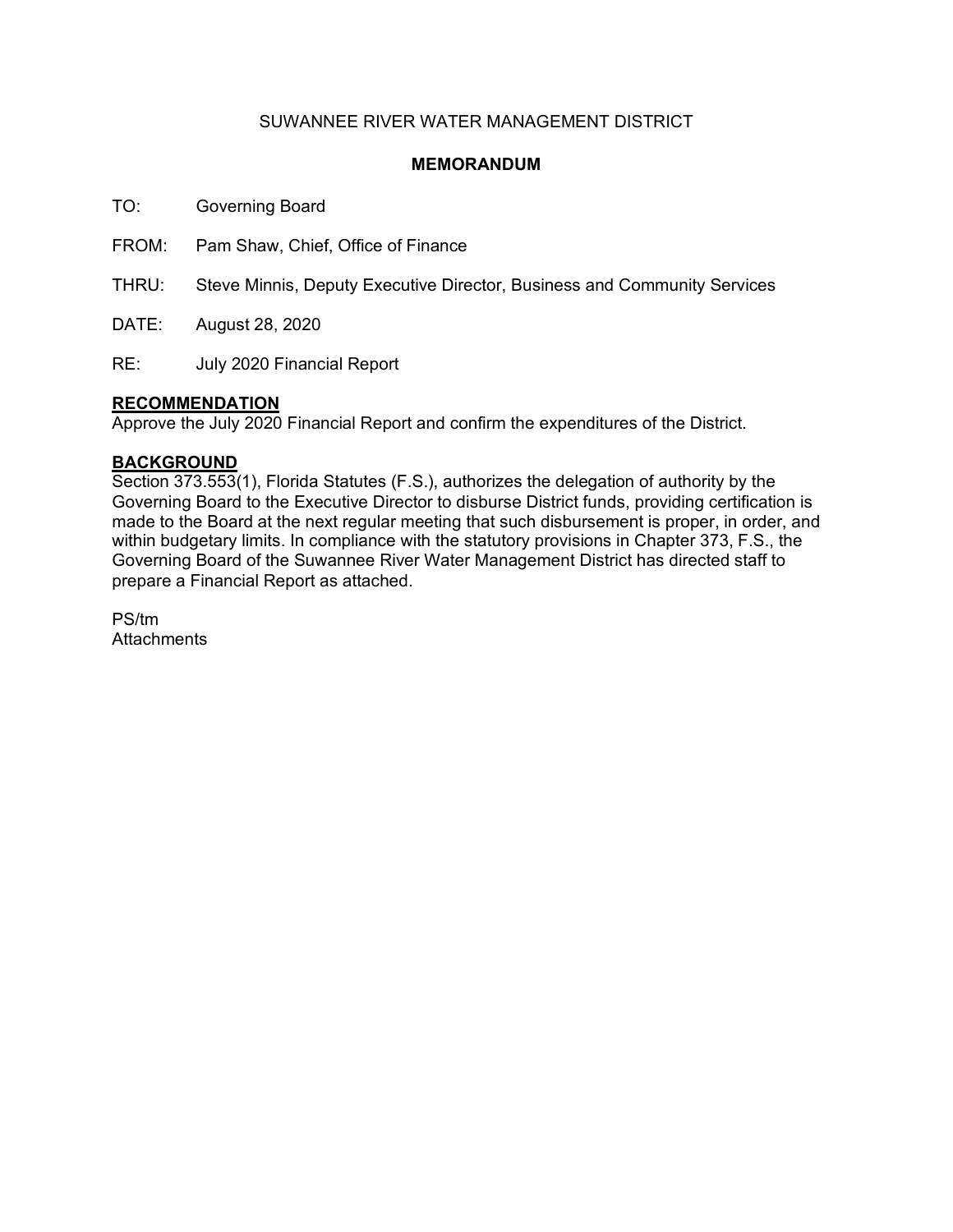### Suwannee River Water Management District Cash Report July 2020

| <b>Financial Institution/Account</b>       | <b>Monthly</b><br><b>Interest</b> | <b>Interest</b><br>Rate % | <b>Closing</b><br><b>Balance</b> |
|--------------------------------------------|-----------------------------------|---------------------------|----------------------------------|
| <b>First Federal Permit Fee</b>            | \$0.00                            |                           | \$500.00                         |
| <b>First Federal Accounts Payable</b>      | \$0.00                            |                           | \$35,000.00                      |
| <b>First Federal EFT Disbursements</b>     | \$0.00                            |                           | \$0.00                           |
| <b>First Federal Depository</b>            | \$37.83                           | 0.01%                     | \$520,359.31                     |
| Special Purpose Investment Account (SPIA)* | \$85,128.59                       | 2.13%                     | \$46,229,966.91                  |
| <b>TOTAL</b>                               | \$85,166.42                       |                           | \$46,785,826.22                  |

\*SPIA is part of the Florida Treasury Investment Pool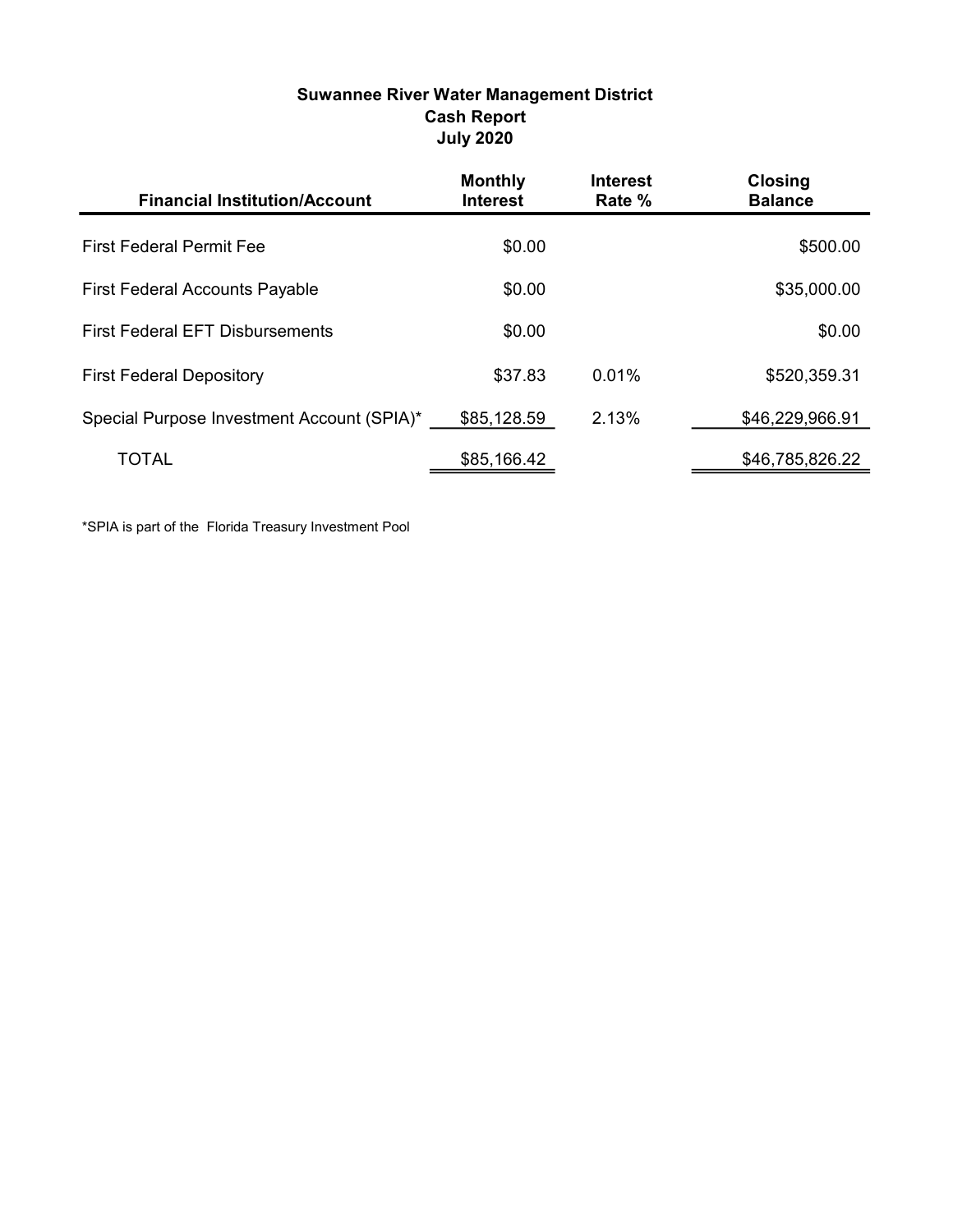#### **Suwannee River Water Management District Statement of Sources and Uses of Funds For the Month ending July 31, 2020 (Unaudited)**

|                                  | <b>Current</b><br><b>Budget</b> |      | <b>Actuals</b><br><b>Through</b><br>7/31/2020 |     | Variance<br>(Under)/Over<br><b>Budget</b> | <b>Actuals As A</b><br>% of Budget |
|----------------------------------|---------------------------------|------|-----------------------------------------------|-----|-------------------------------------------|------------------------------------|
| <b>Sources</b>                   |                                 |      |                                               |     |                                           |                                    |
| \$<br>Ad Valorem Property Taxes  | 5,848,822                       | - \$ | 6,001,460                                     | S   | 152.638                                   | 102.6%                             |
| \$<br>Intergovernmental Revenues | 49,603,103                      | S    | 12.037.469                                    | \$  | (37, 565, 634)                            | 24.3%                              |
| \$<br>Interest on Invested Funds | 130.000                         | - \$ | 1,098,384                                     | \$  | 968,384                                   | 844.9%                             |
| \$<br>License and Permit Fees    | 163,000                         | - \$ | 172.049                                       | -\$ | 9.049                                     | 105.6%                             |
| \$<br>Other                      | 1,000,000                       | S    | 1,639,631                                     | \$  | 639,631                                   | 164.0%                             |
| Fund Balance <sup>1</sup><br>\$  | 9.116.055                       | S    | 1.295.003                                     | \$  | (7,821,052)                               | 14.2%                              |
| <b>Total Sources</b><br>\$       | 65,860,980                      |      | 22,243,996                                    | S   | (43, 616, 984)                            | 33.8%                              |

|                                              |   | <b>Current</b> |     |                     |      |                           | <b>Available</b> |           |                         |
|----------------------------------------------|---|----------------|-----|---------------------|------|---------------------------|------------------|-----------|-------------------------|
|                                              |   | <b>Budget</b>  |     | <b>Expenditures</b> |      | Encumbrances <sup>2</sup> | <b>Budget</b>    | %Expended | %Obligated <sup>3</sup> |
| <b>Uses</b>                                  |   |                |     |                     |      |                           |                  |           |                         |
| Water Resources Planning and Monitoring      |   | $9.907.414$ \$ |     | 3.698.695           |      | 3.294.853                 | 2.913.866        | 37%       | 71%                     |
| Acquisition, Restoration and Public Works    |   | 47.402.057     | -SS | 7.735.712           | - \$ | 23.927.066                | 15.739.279       | 16%       | 67%                     |
| Operation and Maintenance of Lands and Works | S | 5,132,262 \$   |     | 3.326.073           |      | 761.017                   | 1,045,172        | 65%       | 80%                     |
| Regulation                                   |   | 1.500.457 \$   |     | 1.136.661           |      | 33,366                    | 330,430          | 76%       | 78%                     |
| Outreach                                     |   | 231,018 \$     |     | 172,533             |      |                           | 58,485           | 75%       | 75%                     |
| Management and Administration                |   | 1.687.772 \$   |     | 1.256.267           |      | 87,753                    | 343.752          | 74%       | 80%                     |
| <b>Total Uses</b>                            |   | 65.860.980     |     | 17,325,941          |      | 28,104,055                | 20,430,984       | 26%       | 69%                     |

 $1$  Actual Fund Balance used is recorded at the end of the fiscal year. This amount represents Fund Balance used for the

Agricultural and RIVER Cost-Share Programs.

 $2$  Encumbrances represent unexpended balances of open purchase orders and contracts.

 $^3$  Represents the sum of expenditures and encumbrances as a percentage of the available budget.

This financial statement is prepared as of July 31, 2020 and covers the interim period since the most recent audited financial statements.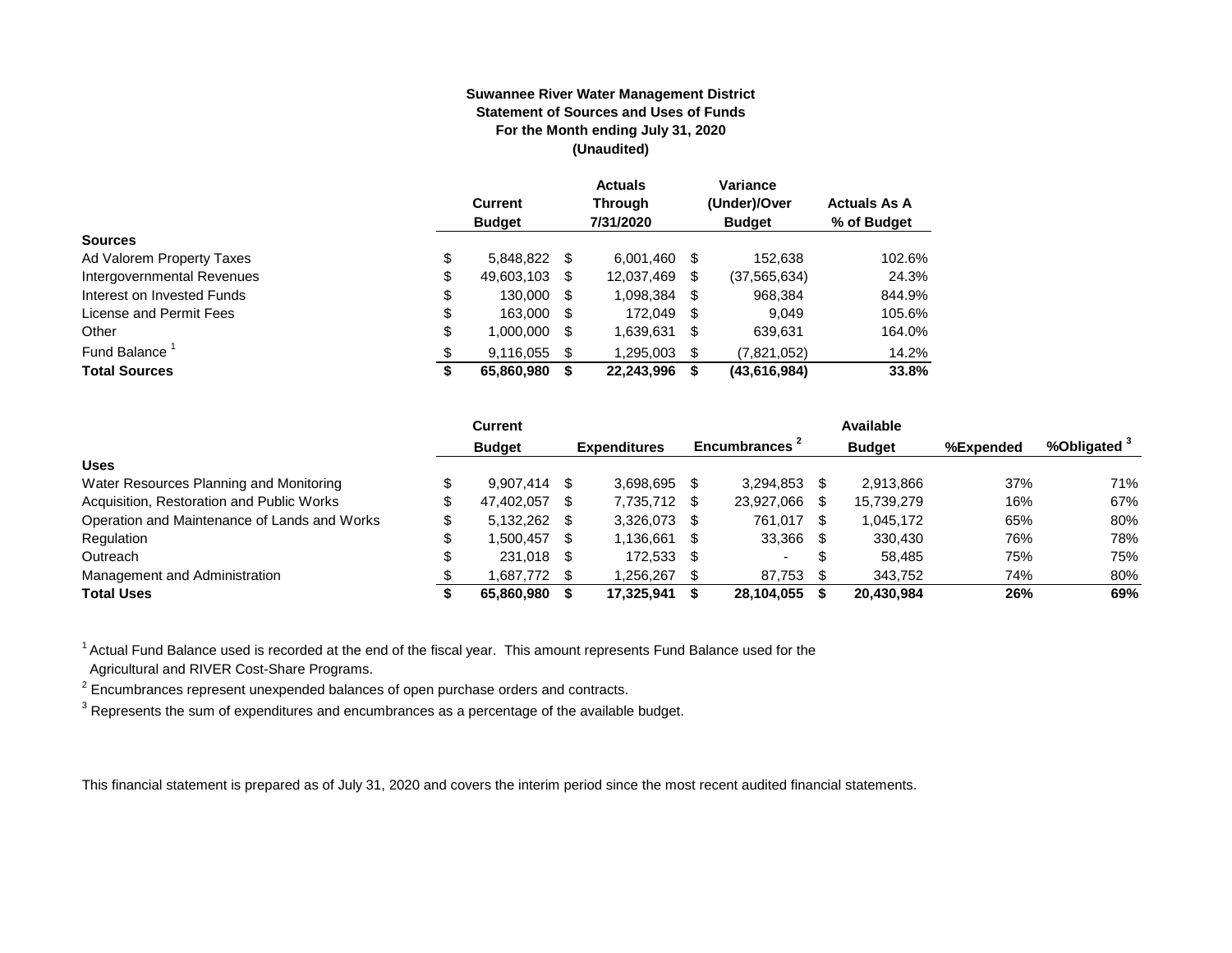|                                                              | $Y-T-D$<br><b>ACTUAL</b> | <b>ENCUMBRANCE</b> | <b>ANNUAL</b><br><b>BUDGET</b> |
|--------------------------------------------------------------|--------------------------|--------------------|--------------------------------|
| <b>FUND Report Recap -</b>                                   |                          |                    |                                |
| <b>REVENUES</b>                                              |                          |                    |                                |
| <b>DISTRICT REVENUES</b>                                     | 8,911,524                | 0<br>0             | 7,141,822                      |
| <b>LOCAL REVENUES</b><br><b>STATE REVENUES</b>               | 86,480<br>11,489,890     | 0                  | 91,600<br>45,319,003           |
| <b>FEDERAL REVENUES</b>                                      | 461,099                  | 0                  | 4,192,500                      |
| <b>FUND BALANCE UTILIZATION</b>                              | 1,295,003                | 0                  | 9,116,055                      |
| <b>TOTAL REVENUES</b>                                        | 22,243,996               | $\mathbf 0$        | 65,860,980                     |
| <b>EXPENDITURES</b>                                          |                          |                    |                                |
| SALARIES AND BENEFITS                                        | 4,790,876                | 0                  | 6,499,032                      |
| CONTRACTUAL SERVICES                                         | 4,649,642                | 8,918,762          | 25,412,300                     |
| OPERATING EXPENDITURES                                       | 917,635                  | 72,420             | 1,511,700                      |
| OPERATING CAPITAL OUTLAY                                     | 255,170                  | 208,695            | 598,044                        |
| FIXED CAPITAL OUTLAY                                         | 116,587                  | 98,536             | 4,047,000                      |
| <b>INTERAGENCY EXPENDITURES</b><br><b>TOTAL EXPENDITURES</b> | 6,596,031                | 18,805,642         | 27,792,904                     |
|                                                              | 17,325,941               | 28,104,055         | 65,860,980                     |
| <b>EXCESS REVENUES OVER (UNDER) EXPENDITURES</b>             | 4,918,055                | (28, 104, 055)     | 0                              |
| <b>FUND 01 - GENERAL FUND</b>                                |                          |                    |                                |
| <b>REVENUES</b>                                              |                          |                    |                                |
| <b>DISTRICT REVENUES</b>                                     | 6,913,306                | 0                  | 5,038,023                      |
| <b>LOCAL REVENUES</b>                                        | 0                        | 0                  |                                |
| <b>STATE REVENUES</b>                                        | 2,754,813                | 0                  | 2,740,000                      |
| <b>FEDERAL REVENUES</b>                                      | 92,515                   | 0                  | 0                              |
| FUND BALANCE UTILIZATION<br><b>TOTAL REVENUES</b>            | 0                        | 0                  | 769,184                        |
|                                                              | 9,760,634                | 0                  | 8,547,207                      |
| <b>EXPENDITURES</b>                                          |                          |                    |                                |
| SALARIES AND BENEFITS<br>CONTRACTUAL SERVICES                | 3,799,974<br>570,659     | 0<br>359,698       | 5,160,643<br>1,350,786         |
| OPERATING EXPENDITURES                                       | 587,027                  | 34,633             | 955,822                        |
| OPERATING CAPITAL OUTLAY                                     | 27,197                   | 68,184             | 165,456                        |
| FIXED CAPITAL OUTLAY                                         | 0                        | 0                  | 0                              |
| <b>INTERAGENCY EXPENDITURES</b>                              | 486,563                  | 355,631            | 914,500                        |
| <b>TOTAL EXPENDITURES</b>                                    | 5,471,420                | 818,146            | 8,547,207                      |
| <b>EXCESS REVENUES OVER (UNDER) EXPENDITURES</b>             | 4,289,214                | (818, 146)         | 0                              |
| <b>FUND 03 - ALTERNATIVE WATER SUPPLY</b>                    |                          |                    |                                |
| <b>REVENUES</b>                                              |                          |                    |                                |
| <b>DISTRICT REVENUES</b>                                     | 25,462                   | 0                  | 0                              |
| <b>LOCAL REVENUES</b>                                        | 0                        | 0                  | 0                              |
| <b>STATE REVENUES</b>                                        | 98,855                   | 0                  | 5,100,000                      |
| <b>FEDERAL REVENUES</b>                                      | 0                        | 0                  | 0                              |
| FUND BALANCE UTILIZATION<br><b>TOTAL REVENUES</b>            | 0                        | 0                  | 0                              |
|                                                              | 124,317                  | 0                  | 5,100,000                      |
| <b>EXPENDITURES</b><br>SALARIES AND BENEFITS                 | 0                        | 0                  | 0                              |
| CONTRACTUAL SERVICES                                         | 22,855                   | 86,045             | 1,100,000                      |
| OPERATING EXPENDITURES                                       | 0                        | 0                  | 0                              |
| OPERATING CAPITAL OUTLAY                                     | 0                        | 0                  | 0                              |
| FIXED CAPITAL OUTLAY                                         | 0                        | 0                  | ი                              |
| <b>INTERAGENCY EXPENDITURES</b>                              | 77,725                   | 3,281,399          | 4,000,000                      |
| <b>TOTAL EXPENDITURES</b>                                    | 100,580                  | 3,367,444          | 5,100,000                      |
| <b>EXCESS REVENUES OVER (UNDER) EXPENDITURES</b>             | 23,737                   | (3, 367, 444)      | 0                              |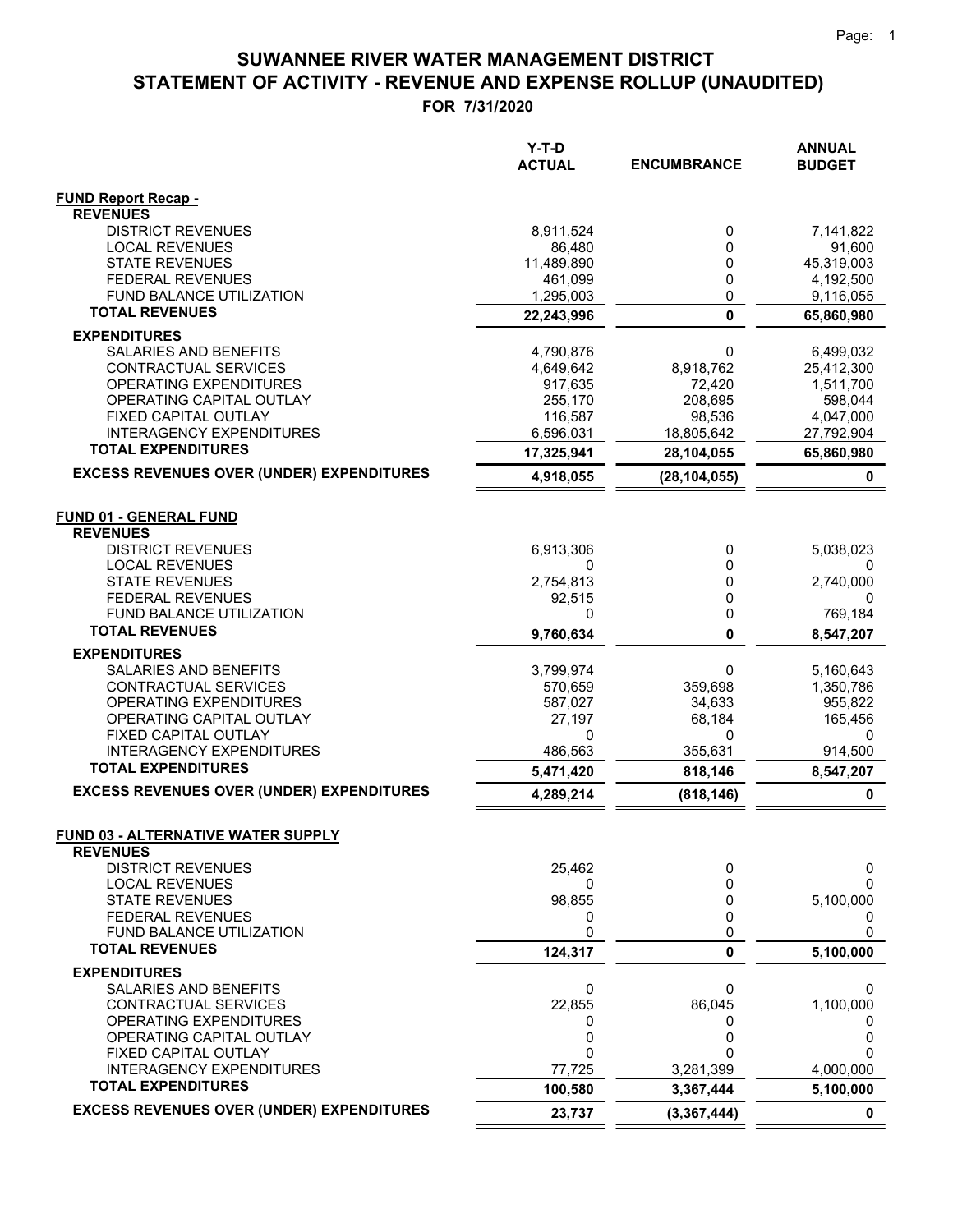|                                                                                             | Y-T-D<br><b>ACTUAL</b> | <b>ENCUMBRANCE</b> | <b>ANNUAL</b><br><b>BUDGET</b> |
|---------------------------------------------------------------------------------------------|------------------------|--------------------|--------------------------------|
| <b>FUND 05 - MIDDLE SUWANNEE</b>                                                            |                        |                    |                                |
| <b>REVENUES</b>                                                                             |                        |                    |                                |
| <b>DISTRICT REVENUES</b><br><b>LOCAL REVENUES</b>                                           | 0<br>0                 | 0<br>0             | 0<br>0                         |
| <b>STATE REVENUES</b>                                                                       | 27,458                 | 0                  | 0                              |
| <b>FEDERAL REVENUES</b>                                                                     | 0                      | 0                  | 0                              |
| <b>FUND BALANCE UTILIZATION</b>                                                             | 0                      | 0                  | 0                              |
| <b>TOTAL REVENUES</b>                                                                       | 27,458                 | $\mathbf{0}$       | 0                              |
| <b>EXPENDITURES</b>                                                                         |                        |                    |                                |
| <b>SALARIES AND BENEFITS</b>                                                                | 0                      | 0                  | 0                              |
| CONTRACTUAL SERVICES<br>OPERATING EXPENDITURES                                              | 27,458<br>0            | 2,500<br>0         | 0<br>0                         |
| OPERATING CAPITAL OUTLAY                                                                    | 0                      | 0                  | 0                              |
| FIXED CAPITAL OUTLAY                                                                        | 0                      | 0                  | 0                              |
| <b>INTERAGENCY EXPENDITURES</b>                                                             | 0                      | 0                  | 0                              |
| <b>TOTAL EXPENDITURES</b>                                                                   | 27,458                 | 2,500              | 0                              |
| <b>EXCESS REVENUES OVER (UNDER) EXPENDITURES</b>                                            | 0                      | (2,500)            | 0                              |
| <b>FUND 06 - SPRINGS GRANTS</b>                                                             |                        |                    |                                |
| <b>REVENUES</b>                                                                             |                        |                    |                                |
| <b>DISTRICT REVENUES</b>                                                                    | 104,000                | 0                  | 60,000                         |
| <b>LOCAL REVENUES</b><br><b>STATE REVENUES</b>                                              | 0<br>5,235,489         | 0<br>0             | 0<br>32,168,000                |
| <b>FEDERAL REVENUES</b>                                                                     | 0                      | 0                  | 0                              |
| <b>FUND BALANCE UTILIZATION</b>                                                             | 0                      | 0                  | 0                              |
| <b>TOTAL REVENUES</b>                                                                       | 5,339,489              | 0                  | 32,228,000                     |
| <b>EXPENDITURES</b>                                                                         |                        |                    |                                |
| SALARIES AND BENEFITS                                                                       | 0                      | 0                  | 0                              |
| CONTRACTUAL SERVICES<br>OPERATING EXPENDITURES                                              | 868,888<br>0           | 3,758,095<br>0     | 11,930,000<br>0                |
| OPERATING CAPITAL OUTLAY                                                                    | 0                      |                    | 0                              |
| FIXED CAPITAL OUTLAY                                                                        | 0                      | ი                  | 2,200,000                      |
| <b>INTERAGENCY EXPENDITURES</b>                                                             | 4,835,908              | 13,496,815         | 18,098,000                     |
| <b>TOTAL EXPENDITURES</b>                                                                   | 5,704,796              | 17,254,910         | 32,228,000                     |
| <b>EXCESS REVENUES OVER (UNDER) EXPENDITURES</b><br><i>*To be reimbursed by FDEP grants</i> | (365, 307)             | (17,254,910)       | 0                              |
| FUND 07 - LOCAL REVENUE                                                                     |                        |                    |                                |
| <b>REVENUES</b>                                                                             |                        |                    |                                |
| <b>DISTRICT REVENUES</b><br><b>LOCAL REVENUES</b>                                           | 0<br>86,480            | 0<br>0             | 0<br>91,600                    |
| <b>STATE REVENUES</b>                                                                       | 0                      | 0                  | 0                              |
| <b>FEDERAL REVENUES</b>                                                                     | 0                      | 0                  | 0                              |
| FUND BALANCE UTILIZATION                                                                    | 0                      | 0                  | 0                              |
| <b>TOTAL REVENUES</b>                                                                       | 86,480                 | 0                  | 91,600                         |
| <b>EXPENDITURES</b><br>SALARIES AND BENEFITS                                                | 0                      | 0                  | 0                              |
| <b>CONTRACTUAL SERVICES</b>                                                                 | 0                      | 0                  | 0                              |
| <b>OPERATING EXPENDITURES</b>                                                               | 0                      | 0                  | 0                              |
| OPERATING CAPITAL OUTLAY                                                                    | 0                      | 0                  | 0                              |
| FIXED CAPITAL OUTLAY                                                                        | 0                      | 0                  | 0                              |
| <b>INTERAGENCY EXPENDITURES</b><br><b>TOTAL EXPENDITURES</b>                                | 86,480<br>86,480       | 520<br>520         | 91,600<br>91,600               |
| <b>EXCESS REVENUES OVER (UNDER) EXPENDITURES</b>                                            | $\mathbf 0$            | (520)              | $\mathbf 0$                    |
|                                                                                             |                        |                    |                                |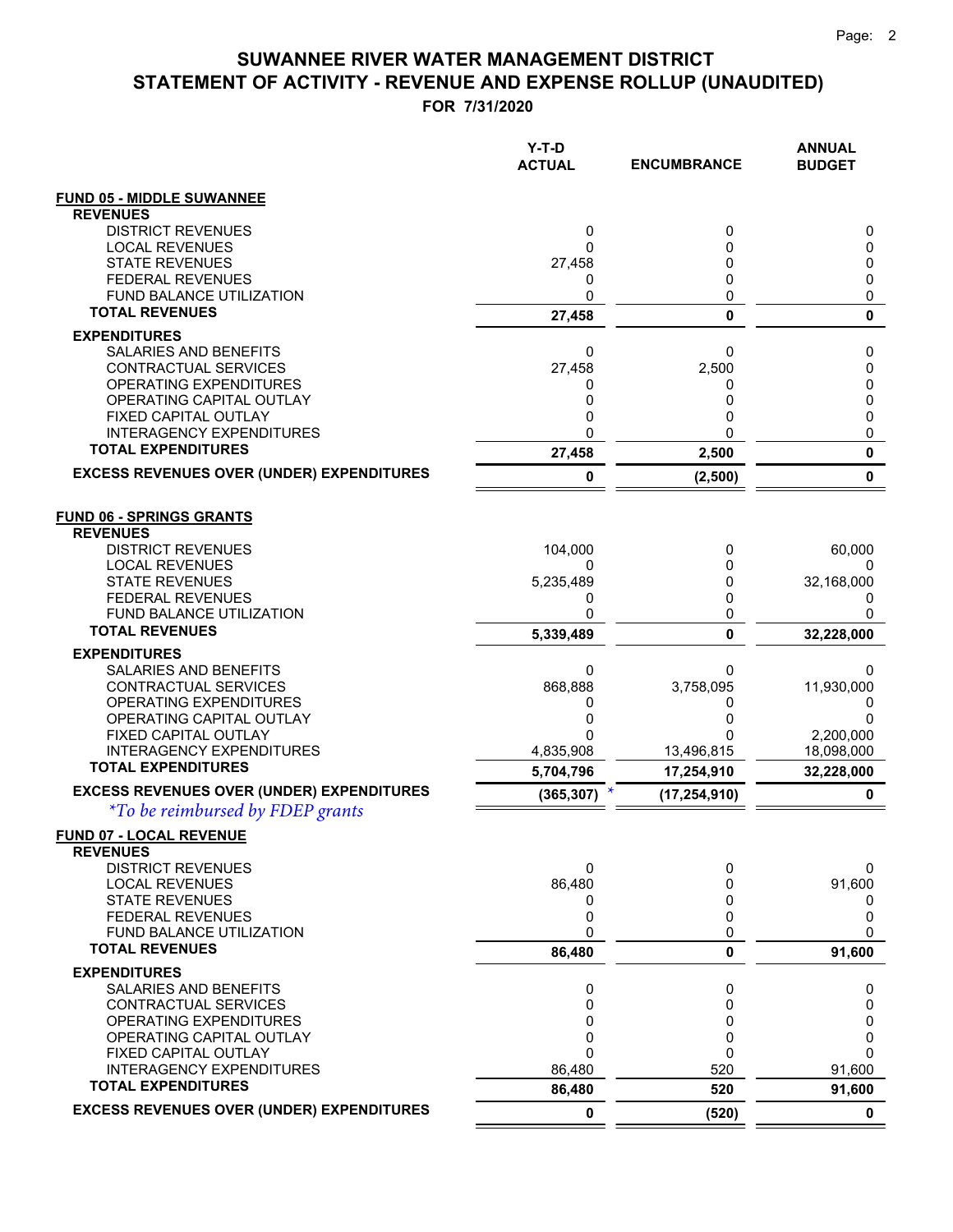|                                                                   | $Y-T-D$<br><b>ACTUAL</b> | <b>ENCUMBRANCE</b> | <b>ANNUAL</b><br><b>BUDGET</b> |
|-------------------------------------------------------------------|--------------------------|--------------------|--------------------------------|
| <b>FUND 08 - WMLTF - SPRINGS</b>                                  |                          |                    |                                |
| <b>REVENUES</b>                                                   |                          |                    |                                |
| <b>DISTRICT REVENUES</b>                                          | 4,118                    | 0                  | 0                              |
| <b>LOCAL REVENUES</b><br><b>STATE REVENUES</b>                    | 0<br>0                   | 0<br>0             | 0<br>150,000                   |
| <b>FEDERAL REVENUES</b>                                           | 0                        | 0                  | 0                              |
| <b>FUND BALANCE UTILIZATION</b>                                   | 0                        | 0                  | 0                              |
| <b>TOTAL REVENUES</b>                                             | 4,118                    | 0                  | 150,000                        |
| <b>EXPENDITURES</b>                                               |                          |                    |                                |
| SALARIES AND BENEFITS                                             | 0                        | 0                  | 0                              |
| CONTRACTUAL SERVICES                                              | 0                        | 0                  | 0                              |
| OPERATING EXPENDITURES                                            | 0                        | 0                  | 0                              |
| OPERATING CAPITAL OUTLAY<br>FIXED CAPITAL OUTLAY                  | 0<br>0                   | 0<br>0             | 0<br>0                         |
| <b>INTERAGENCY EXPENDITURES</b>                                   | 0                        | 150,000            | 150,000                        |
| <b>TOTAL EXPENDITURES</b>                                         | $\mathbf{0}$             | 150,000            | 150,000                        |
| <b>EXCESS REVENUES OVER (UNDER) EXPENDITURES</b>                  | 4,118                    | (150,000)          | 0                              |
| <b>FUND 09 - PROJECT EFFECTIVENESS METRICS</b><br><b>REVENUES</b> |                          |                    |                                |
| <b>DISTRICT REVENUES</b>                                          | 0                        | 0                  | 0                              |
| <b>LOCAL REVENUES</b>                                             | 0                        | 0                  | 0                              |
| <b>STATE REVENUES</b><br><b>FEDERAL REVENUES</b>                  | 0<br>0                   | 0<br>0             | 0<br>$\Omega$                  |
| FUND BALANCE UTILIZATION                                          | 0                        | 0                  | 50,000                         |
| <b>TOTAL REVENUES</b>                                             | $\pmb{0}$                | 0                  | 50,000                         |
| <b>EXPENDITURES</b>                                               |                          |                    |                                |
| SALARIES AND BENEFITS                                             | 0                        | 0                  | 0                              |
| CONTRACTUAL SERVICES                                              | 0                        | 16,900             | 50,000                         |
| OPERATING EXPENDITURES<br>OPERATING CAPITAL OUTLAY                | 0<br>0                   | 0<br>0             | 0<br>0                         |
| FIXED CAPITAL OUTLAY                                              | 0                        | 0                  | 0                              |
| <b>INTERAGENCY EXPENDITURES</b>                                   | 0                        | 0                  | 0                              |
| <b>TOTAL EXPENDITURES</b>                                         | $\pmb{0}$                | 16,900             | 50,000                         |
| <b>EXCESS REVENUES OVER (UNDER) EXPENDITURES</b>                  | 0                        | (16,900)           | 0                              |
| <b>FUND 10 - LAND CONSERVATION - FLORIDA FOREVER &amp;</b>        |                          |                    |                                |
| P2000<br><b>REVENUES</b>                                          |                          |                    |                                |
| <b>DISTRICT REVENUES</b>                                          | 963                      | 0                  | 0                              |
| <b>LOCAL REVENUES</b>                                             | 0                        | 0                  | 0                              |
| <b>STATE REVENUES</b>                                             | 0                        | 0                  | 0                              |
| <b>FEDERAL REVENUES</b>                                           | $\Omega$                 | 0                  | 0                              |
| FUND BALANCE UTILIZATION                                          | 3,487                    | $\Omega$           | 25,000                         |
| <b>TOTAL REVENUES</b>                                             | 4,450                    | 0                  | 25,000                         |
| <b>EXPENDITURES</b>                                               |                          |                    |                                |
| SALARIES AND BENEFITS                                             | 0                        | 0                  | 0                              |
| CONTRACTUAL SERVICES<br>OPERATING EXPENDITURES                    | 4,450<br>0               | 27,125<br>0        | 25,000<br>0                    |
| OPERATING CAPITAL OUTLAY                                          | 0                        | 0                  | 0                              |
| FIXED CAPITAL OUTLAY                                              | 0                        | 0                  | 0                              |
| <b>INTERAGENCY EXPENDITURES</b>                                   | 0                        | 0                  | $\mathbf{0}$                   |
| <b>TOTAL EXPENDITURES</b>                                         | 4,450                    | 27,125             | 25,000                         |
| <b>EXCESS REVENUES OVER (UNDER) EXPENDITURES</b>                  | $\mathbf 0$              | (27, 125)          | $\mathbf 0$                    |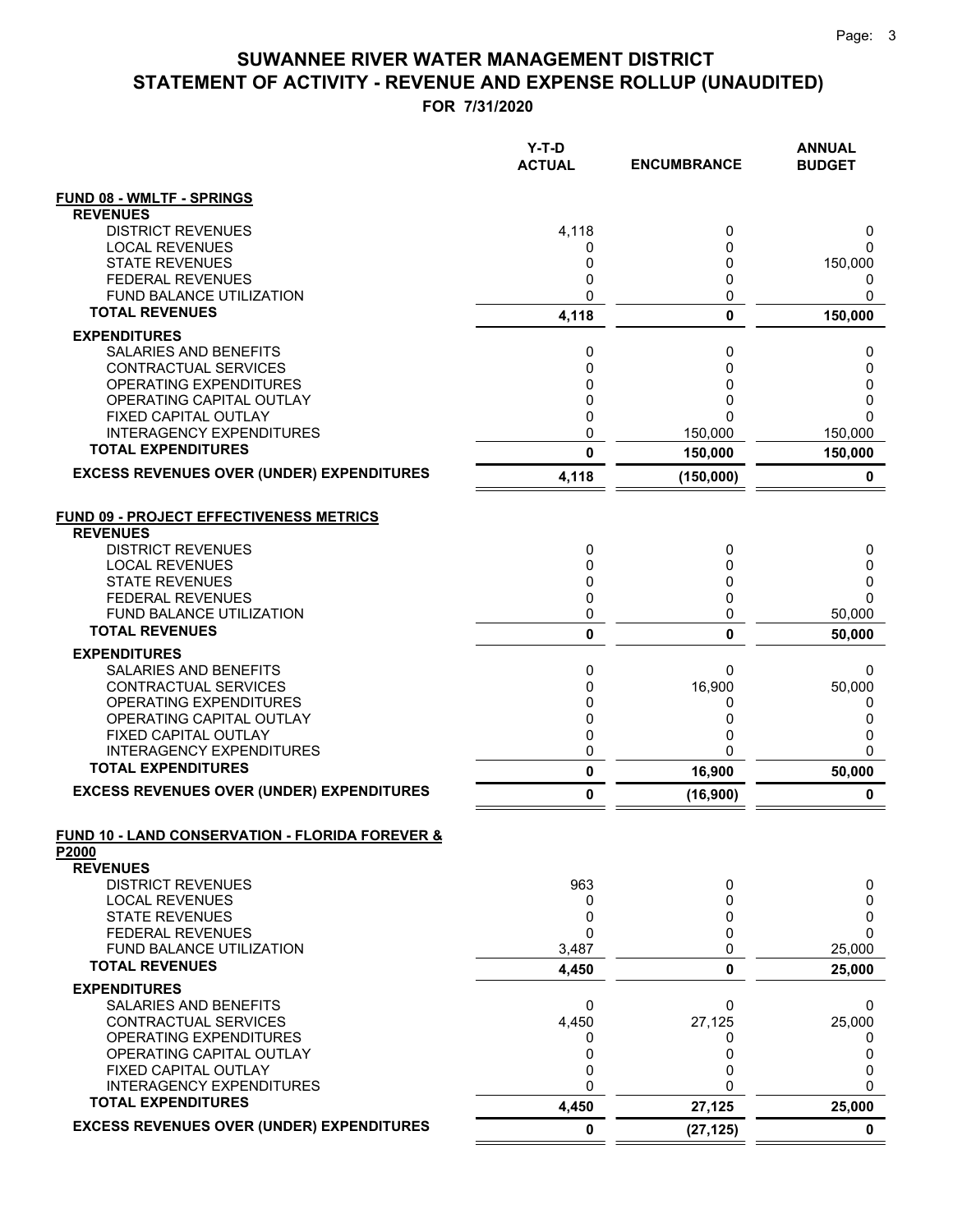|                                                              | Y-T-D<br><b>ACTUAL</b> | <b>ENCUMBRANCE</b> | <b>ANNUAL</b><br><b>BUDGET</b> |
|--------------------------------------------------------------|------------------------|--------------------|--------------------------------|
| <b>FUND 12 - DOT ETDM</b>                                    |                        |                    |                                |
| <b>REVENUES</b>                                              |                        |                    |                                |
| <b>DISTRICT REVENUES</b>                                     | 1,011                  | 0                  | 0                              |
| <b>LOCAL REVENUES</b><br><b>STATE REVENUES</b>               | 0<br>0                 | $\mathbf{0}$<br>0  | 0<br>0                         |
| <b>FEDERAL REVENUES</b>                                      | 0                      | 0                  | 0                              |
| <b>FUND BALANCE UTILIZATION</b>                              | 0                      | 0                  | 5,458                          |
| <b>TOTAL REVENUES</b>                                        | 1,011                  | $\mathbf 0$        | 5,458                          |
| <b>EXPENDITURES</b>                                          |                        |                    |                                |
| SALARIES AND BENEFITS                                        | 0                      | 0                  | 5,458                          |
| CONTRACTUAL SERVICES                                         | 0                      | 0                  | 0                              |
| OPERATING EXPENDITURES<br>OPERATING CAPITAL OUTLAY           | 0<br>0                 | 0<br>0             | 0                              |
| FIXED CAPITAL OUTLAY                                         | 0                      | 0                  | 0<br>0                         |
| <b>INTERAGENCY EXPENDITURES</b>                              | 0                      | 0                  | 0                              |
| <b>TOTAL EXPENDITURES</b>                                    | 0                      | 0                  | 5,458                          |
| <b>EXCESS REVENUES OVER (UNDER) EXPENDITURES</b>             | 1,011                  | 0                  | 0                              |
| <b>FUND 13 - LAND MANAGEMENT &amp; OPERATIONS</b>            |                        |                    |                                |
| <b>REVENUES</b><br><b>DISTRICT REVENUES</b>                  | 1,638,944              |                    | 2,043,799                      |
| <b>LOCAL REVENUES</b>                                        | 0                      | 0<br>0             | 0                              |
| <b>STATE REVENUES</b>                                        | 2,228,957              | 0                  | 2,311,119                      |
| <b>FEDERAL REVENUES</b>                                      | 0                      | 0                  | 40,000                         |
| FUND BALANCE UTILIZATION                                     | 0                      | 0                  | 1,044,344                      |
| <b>TOTAL REVENUES</b>                                        | 3,867,901              | $\mathbf{0}$       | 5,439,262                      |
| <b>EXPENDITURES</b>                                          |                        |                    |                                |
| SALARIES AND BENEFITS                                        | 561,797                | 0                  | 667,047                        |
| CONTRACTUAL SERVICES<br>OPERATING EXPENDITURES               | 1,602,830<br>324,599   | 592,137<br>32,347  | 2,530,014<br>513,878           |
| OPERATING CAPITAL OUTLAY                                     | 144,614                | 16,385             | 192,588                        |
| FIXED CAPITAL OUTLAY                                         | 116,587                | 98,536             | 877,000                        |
| <b>INTERAGENCY EXPENDITURES</b>                              | 336,403                | 21,612             | 658,735                        |
| <b>TOTAL EXPENDITURES</b>                                    | 3,086,830              | 761,017            | 5,439,262                      |
| <b>EXCESS REVENUES OVER (UNDER) EXPENDITURES</b>             | 781,071                | (761, 017)         | $\mathbf 0$                    |
| <b>FUND 19 - FDOT MITIGATION</b><br><b>REVENUES</b>          |                        |                    |                                |
| <b>DISTRICT REVENUES</b>                                     | 11,125                 | 0                  | 0                              |
| <b>LOCAL REVENUES</b>                                        | 0                      | 0                  | 0                              |
| <b>STATE REVENUES</b>                                        | 0                      | $\Omega$           | 100,000                        |
| <b>FEDERAL REVENUES</b>                                      | 0                      | 0                  | 0                              |
| FUND BALANCE UTILIZATION<br><b>TOTAL REVENUES</b>            | 0                      | 0                  | 111,000                        |
|                                                              | 11,125                 | 0                  | 211,000                        |
| <b>EXPENDITURES</b><br>SALARIES AND BENEFITS                 | 0                      | 0                  | 0                              |
| <b>CONTRACTUAL SERVICES</b>                                  | 250                    | 0                  | 211,000                        |
| OPERATING EXPENDITURES                                       | 1,103                  | 5,440              | 0                              |
| OPERATING CAPITAL OUTLAY                                     | 0                      | 0                  | 0                              |
| FIXED CAPITAL OUTLAY                                         | 0                      | 0                  | 0                              |
| <b>INTERAGENCY EXPENDITURES</b><br><b>TOTAL EXPENDITURES</b> | 0<br>1,353             | $\Omega$<br>5,440  | $\Omega$<br>211,000            |
| <b>EXCESS REVENUES OVER (UNDER) EXPENDITURES</b>             | 9,772                  | (5, 440)           | $\mathbf 0$                    |
|                                                              |                        |                    |                                |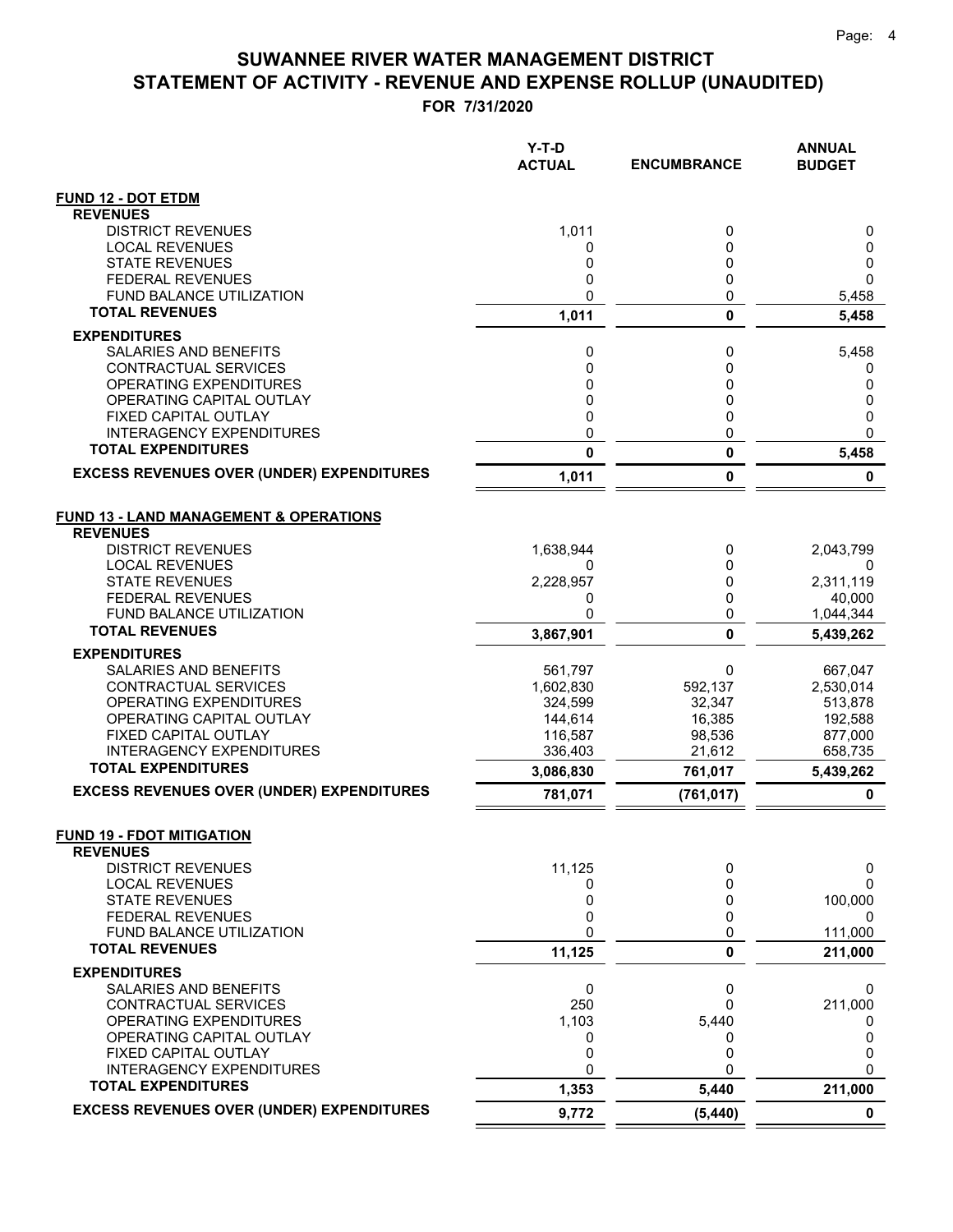|                                                   | $Y-T-D$<br><b>ACTUAL</b> | <b>ENCUMBRANCE</b> | <b>ANNUAL</b><br><b>BUDGET</b> |
|---------------------------------------------------|--------------------------|--------------------|--------------------------------|
| FUND 20 - MINIMUM FLOWS AND MINIMUM WATER LEVELS  |                          |                    |                                |
| (MFL)                                             |                          |                    |                                |
| <b>REVENUES</b><br><b>DISTRICT REVENUES</b>       | 0                        | 0                  | 0                              |
| <b>LOCAL REVENUES</b>                             | 0                        | 0                  | 0                              |
| <b>STATE REVENUES</b>                             | 1,015,511                | 0                  | 1,949,884                      |
| <b>FEDERAL REVENUES</b>                           | 0                        | 0                  | 0                              |
| FUND BALANCE UTILIZATION                          | 0                        | 0                  | 0                              |
| <b>TOTAL REVENUES</b>                             | 1,015,511                | $\mathbf 0$        | 1,949,884                      |
| <b>EXPENDITURES</b>                               |                          |                    |                                |
| SALARIES AND BENEFITS<br>CONTRACTUAL SERVICES     | 428,694                  | 0<br>739,989       | 665,884<br>1,029,000           |
| OPERATING EXPENDITURES                            | 432,410<br>4,406         | 0                  | 30,000                         |
| OPERATING CAPITAL OUTLAY                          | 0                        | 0                  | 0                              |
| FIXED CAPITAL OUTLAY                              | 0                        | ი                  | 0                              |
| <b>INTERAGENCY EXPENDITURES</b>                   | 150,000                  | 58,530             | 225,000                        |
| <b>TOTAL EXPENDITURES</b>                         | 1,015,510                | 798,519            | 1,949,884                      |
| <b>EXCESS REVENUES OVER (UNDER) EXPENDITURES</b>  | 1                        | (798, 519)         | 0                              |
| <b>FUND 29 - SUWANNEE RIVER PARTNERSHIP (SRP)</b> |                          |                    |                                |
| <b>REVENUES</b>                                   |                          |                    |                                |
| <b>DISTRICT REVENUES</b>                          | 22,433                   | 0                  | 0                              |
| <b>LOCAL REVENUES</b>                             | 0                        | 0                  | 0                              |
| <b>STATE REVENUES</b><br><b>FEDERAL REVENUES</b>  | 0<br>0                   | 0<br>0             | 0<br>$\Omega$                  |
| <b>FUND BALANCE UTILIZATION</b>                   | 88,317                   | 0                  | 153,000                        |
| <b>TOTAL REVENUES</b>                             | 110,750                  | 0                  | 153,000                        |
| <b>EXPENDITURES</b>                               |                          |                    |                                |
| SALARIES AND BENEFITS                             | 0                        | 0                  | 0                              |
| CONTRACTUAL SERVICES                              | 0                        | 0                  | $\mathbf{0}$                   |
| OPERATING EXPENDITURES                            | 500                      | 0                  | 6,000                          |
| OPERATING CAPITAL OUTLAY<br>FIXED CAPITAL OUTLAY  | 0<br>0                   | 0<br>0             | 0<br>$\mathbf{0}$              |
| <b>INTERAGENCY EXPENDITURES</b>                   | 110,250                  | 36,750             | 147,000                        |
| <b>TOTAL EXPENDITURES</b>                         | 110,750                  | 36,750             | 153,000                        |
| <b>EXCESS REVENUES OVER (UNDER) EXPENDITURES</b>  | 0                        | (36, 750)          | 0                              |
| FUND 33 - PCS MITIGATION - LAND ACQUISITION       |                          |                    |                                |
| <b>REVENUES</b>                                   |                          |                    |                                |
| <b>DISTRICT REVENUES</b>                          | 190,162                  | 0                  | 0                              |
| <b>LOCAL REVENUES</b><br><b>STATE REVENUES</b>    | 0<br>0                   | 0<br>0             | 0<br>0                         |
| <b>FEDERAL REVENUES</b>                           | 0                        | 0                  | $\Omega$                       |
| FUND BALANCE UTILIZATION                          | 0                        | 0                  | 1,000,000                      |
| <b>TOTAL REVENUES</b>                             | 190,162                  | 0                  | 1,000,000                      |
| <b>EXPENDITURES</b>                               |                          |                    |                                |
| SALARIES AND BENEFITS                             | 0                        | 0                  | 0                              |
| CONTRACTUAL SERVICES                              | 0                        | 21,750             | 30,000                         |
| OPERATING EXPENDITURES                            | 0                        | 0                  | U                              |
| OPERATING CAPITAL OUTLAY<br>FIXED CAPITAL OUTLAY  | 0<br>0                   | 0<br>0             | 0<br>970,000                   |
| <b>INTERAGENCY EXPENDITURES</b>                   | 0                        | 0                  | 0                              |
| <b>TOTAL EXPENDITURES</b>                         | 0                        | 21,750             | 1,000,000                      |
| <b>EXCESS REVENUES OVER (UNDER) EXPENDITURES</b>  | 190,162                  | (21, 750)          | 0                              |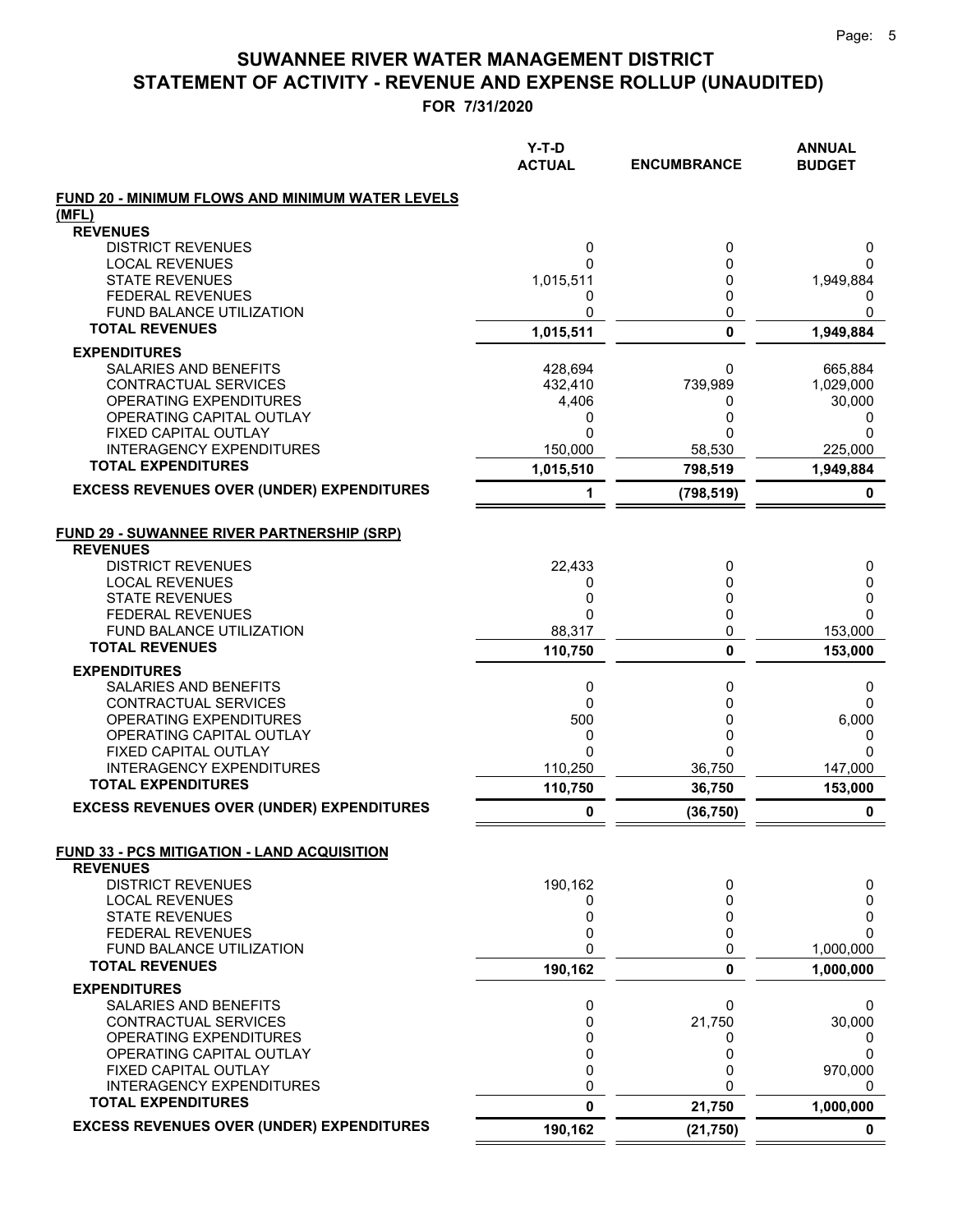|                                                       | Y-T-D<br><b>ACTUAL</b> | <b>ENCUMBRANCE</b> | <b>ANNUAL</b><br><b>BUDGET</b> |
|-------------------------------------------------------|------------------------|--------------------|--------------------------------|
| <b>FUND 51 - DISTRICT AG COST-SHARE</b>               |                        |                    |                                |
| <b>REVENUES</b>                                       |                        |                    |                                |
| <b>DISTRICT REVENUES</b><br><b>LOCAL REVENUES</b>     | 0<br>0                 | 0<br>0             | 0<br>0                         |
| <b>STATE REVENUES</b>                                 | 0                      | 0                  | 0                              |
| <b>FEDERAL REVENUES</b>                               | 0                      | 0                  | 0                              |
| <b>FUND BALANCE UTILIZATION</b>                       | 599,844                | 0                  | 2,020,000                      |
| <b>TOTAL REVENUES</b>                                 | 599,844                | $\bf{0}$           | 2,020,000                      |
| <b>EXPENDITURES</b>                                   |                        |                    |                                |
| SALARIES AND BENEFITS                                 | 0                      | 0                  | 0                              |
| CONTRACTUAL SERVICES<br><b>OPERATING EXPENDITURES</b> | 599,844<br>0           | 1,289,897<br>0     | 2,000,000<br>0                 |
| OPERATING CAPITAL OUTLAY                              | 0                      | 0                  | 0                              |
| FIXED CAPITAL OUTLAY                                  | 0                      | 0                  | 0                              |
| <b>INTERAGENCY EXPENDITURES</b>                       | 0                      | 0                  | 20,000                         |
| <b>TOTAL EXPENDITURES</b>                             | 599,844                | 1,289,897          | 2,020,000                      |
| <b>EXCESS REVENUES OVER (UNDER) EXPENDITURES</b>      | 0                      | (1, 289, 897)      | 0                              |
| FUND 52 - REGIONAL WATER RESOURCE PROJECTS            |                        |                    |                                |
| <b>REVENUES</b>                                       |                        |                    |                                |
| <b>DISTRICT REVENUES</b><br><b>LOCAL REVENUES</b>     | 0<br>0                 | 0<br>0             | 0<br>0                         |
| <b>STATE REVENUES</b>                                 | 0                      | 0                  | 0                              |
| <b>FEDERAL REVENUES</b>                               | 0                      | 0                  | 0                              |
| FUND BALANCE UTILIZATION                              | 390,653                | 0                  | 1,680,000                      |
| <b>TOTAL REVENUES</b>                                 | 390,653                | $\mathbf 0$        | 1,680,000                      |
| <b>EXPENDITURES</b>                                   |                        |                    |                                |
| SALARIES AND BENEFITS<br>CONTRACTUAL SERVICES         | 0<br>90,653            | 0<br>0             | 0                              |
| OPERATING EXPENDITURES                                | 0                      | 0                  | 450,000<br>0                   |
| OPERATING CAPITAL OUTLAY                              | 0                      | 0                  | 0                              |
| FIXED CAPITAL OUTLAY                                  | 0                      | 0                  | 0                              |
| <b>INTERAGENCY EXPENDITURES</b>                       | 300,000                | 100,000            | 1,230,000                      |
| <b>TOTAL EXPENDITURES</b>                             | 390,653                | 100,000            | 1,680,000                      |
| <b>EXCESS REVENUES OVER (UNDER) EXPENDITURES</b>      | 0                      | (100, 000)         | 0                              |
| <b>FUND 53 - DISTRICT RIVER COST-SHARE</b>            |                        |                    |                                |
| <b>REVENUES</b>                                       |                        |                    |                                |
| <b>DISTRICT REVENUES</b><br><b>LOCAL REVENUES</b>     | 0<br>0                 | 0<br>0             | 0<br>0                         |
| <b>STATE REVENUES</b>                                 | 0                      | 0                  | 0                              |
| <b>FEDERAL REVENUES</b>                               | 0                      | 0                  | 0                              |
| FUND BALANCE UTILIZATION                              | 212,703                | 0                  | 2,258,069                      |
| <b>TOTAL REVENUES</b>                                 | 212,703                | 0                  | 2,258,069                      |
| <b>EXPENDITURES</b>                                   |                        |                    |                                |
| SALARIES AND BENEFITS                                 | 0                      | 0                  | 0                              |
| <b>CONTRACTUAL SERVICES</b><br>OPERATING EXPENDITURES | 0<br>0                 | 0<br>0             | 0<br>0                         |
| OPERATING CAPITAL OUTLAY                              | 0                      | 0                  | 0                              |
| FIXED CAPITAL OUTLAY                                  | 0                      | ი                  | 0                              |
| <b>INTERAGENCY EXPENDITURES</b>                       | 212,703                | 1,304,387          | 2,258,069                      |
| <b>TOTAL EXPENDITURES</b>                             | 212,703                | 1,304,387          | 2,258,069                      |
| <b>EXCESS REVENUES OVER (UNDER) EXPENDITURES</b>      | 0                      | (1, 304, 387)      | 0                              |